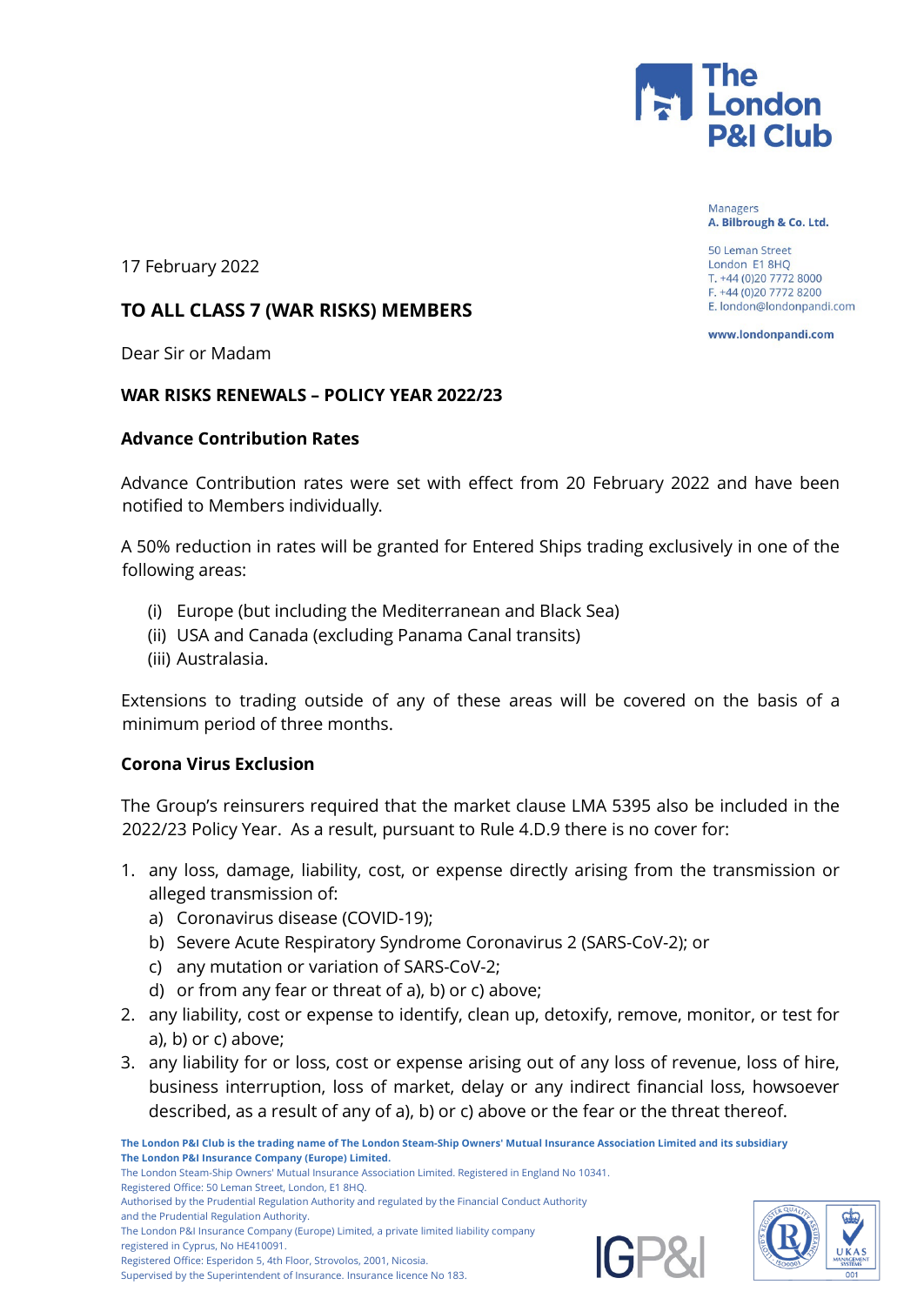## **Nuclear and Cyber Risks – limited reinstatement**

Members will be aware that the current Terms of Entry contain an exclusion of Nuclear and Bio Chem risks, Rule 4.D.3, and Computer Virus (or Cyber) risks, Rule 4.D.7. Members have no cover for the risks excluded by Rules 4.D.3.1 to 4.D.3.5 (other than in Rule 4.D.3.6), or Rule 4.D.7.

The Association arranges reinsurance of this War Risks Class through The Combined Group of War Risks Associations (the Group) and is pleased to advise that also for the Policy Year 2022/2023 the Group's reinsurers have agreed to provide limited cover for claims which would otherwise have been excluded by each of these Rules 4.D.3 and 4.D.7 subject to a limit of USD50,000,000 any one event and in the aggregate of all claims by Members of all Associations within the Group occurring during the Policy Year. The USD50,000,000 aggregate limit will apply separately to claims under 4.D.3 and 4.D.7.

In order to allow for calculation of aggregated claims, it is necessary to limit the time for such claims to be presented – all claims must therefore be notified within 30 days of the end of the Policy Year and, as a consequence, it will only be possible to settle claims after this time.

The Member's Terms of Entry continue to include the following additional terms:

## Nuclear and Bio Chem Risks

- (a) Rule 4.D.3 shall not apply unless and until claims which would otherwise have been excluded by this Rule have exceeded USD50,000,000 in the aggregate as below.
- (b) Subject to (c) below, the Association's liability for claims recoverable by virtue of (a) above arising under any one Entry and under all Entries in Class 7 of the Association during the Policy Year shall not exceed USD50,000,000.
- (c) In the event that there is more than one such claim under an Entry in this Association or in any other Association which participates in The Combined Group of War Risks Associations, the aggregate recovery from all Associations shall not exceed USD50,000,000 and the Insured Owner shall be entitled to recover only such proportion as the amount of the claim or claims under his Entry bears to the aggregate of all such claims recoverable pursuant to paragraph (a) above under Entries in this Association and any other Association which participates in The Combined Group of War Risks Associations during the Policy Year.
- (d) In addition to the Insured Owner's obligation to promptly notify the Association in accordance with rule 4.E.12.1, the Association shall have no liability for any claim or claims arising by virtue of (a) above unless the casualty, event or matter liable to give rise to such a claim is notified to the Association by the Insured Owner within 30 days from the end of the Policy Year, whether or not the Insured Owner is aware of the casualty, event or matter at that time.
- (e) This extended cover is reinsured by the Association. In accordance with Rule 4.E.15.2 the Insured Owner shall be entitled to recover from the funds of the Association only the net amount actually recovered under this reinsurance.

Subject otherwise to the Rules of the Association and the Terms of Entry of the Insured Owner.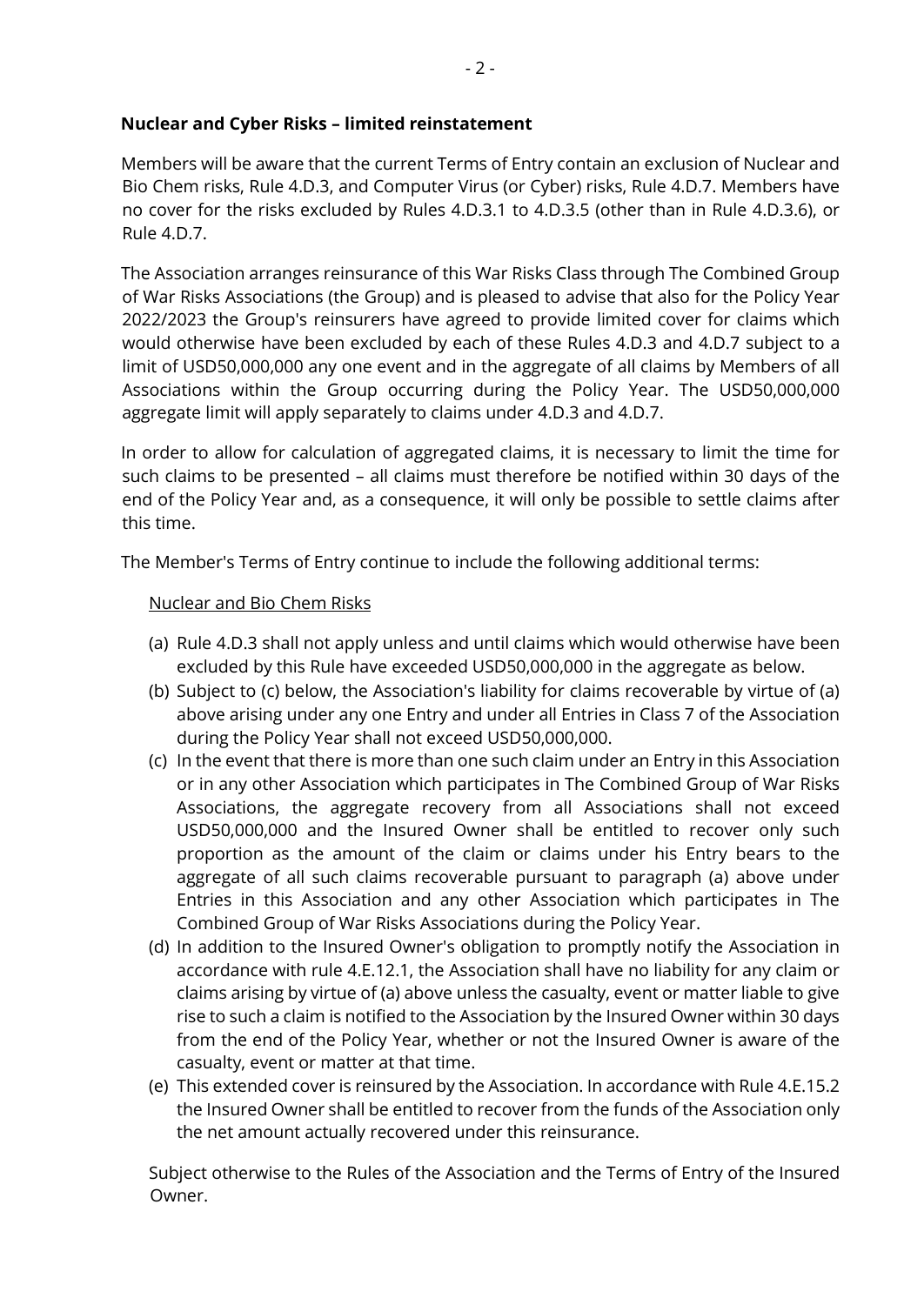#### Computer Virus/Cyber Risks

- (a) Rule 4.D.7 shall not apply unless and until claims which would otherwise have been excluded by this Rule have exceeded USD50,000,000 in the aggregate as below.
- (b) Subject to (c) below, the Association's liability for claims recoverable by virtue of (a) above arising under any one Entry and under all Entries in Class 7 of the Association during the Policy Year shall not exceed USD50,000,000.
- (c) In the event that there is more than one such claim under an Entry in this Association or in any other Association which participates in The Combined Group of War Risks Associations, the aggregate recovery from all Associations shall not exceed USD50,000,000 and the Insured Owner shall be entitled to recover only such proportion as the amount of the claim or claims under his Entry bears to the aggregate of all such claims recoverable pursuant to paragraph (a) above under Entries in this Association and any other Association which participates in The Combined Group of War Risks Associations during the Policy Year.
- (d) In addition to the Insured Owner's obligation to promptly notify the Association in accordance with rule 4.E.12.1, the Association shall have no liability for any claim or claims arising by virtue of (a) above unless the casualty, event or matter liable to give rise to such a claim is notified to the Association by the Insured Owner within 30 days from the end of the Policy Year, whether or not the Insured Owner is aware of the casualty, event or matter at that time*.*
- (e) This extended cover is reinsured by the Association. In accordance with Rule 4.E.15.2 the Insured Owner shall be entitled to recover from the funds of the Association only the net amount actually recovered under this reinsurance.

Subject otherwise to the Rules of the Association and the Terms of Entry of the Insured Owner.

## **Insured Values and Sums Insured**

The maximum amount for which any one ship, or the interests therein, may be insured by the Association, under Rule 1.5.1, Rule 2 and Rule 3 in the aggregate (but excluding Rule 2 Part D) any one accident or series of accidents arising out of one event will be GBP325,000,000 or USD500,000,000 or EUR425,000,000 depending on the currency used for the insured value of the entered ship on the Certificate of Entry.

If another currency is used for the vessel's insured value, then an exchange rate for that currency is to be fixed before the commencement of the insurance and entered on the Certificate of Entry; and this exchange rate will be applicable for the duration of the insurance.

Members are reminded that they should check to ensure that any alterations to the insured values have been notified to the Association and that the insured values and sums insured are exactly the same, both in terms of value and allocation between Hull and Machinery and Freight, Disbursements, Premiums, Increased Value and /or other interests, as those for which the ship is insured under marine policies.

## **Protection and Indemnity Cover (Rule 2 Part D)**

In addition , there shall be a separate and independent combined single limit in respect of Rule 2 Part D (Protection & Indemnity Risks) of GBP325,000,000 or USD500,000,000 or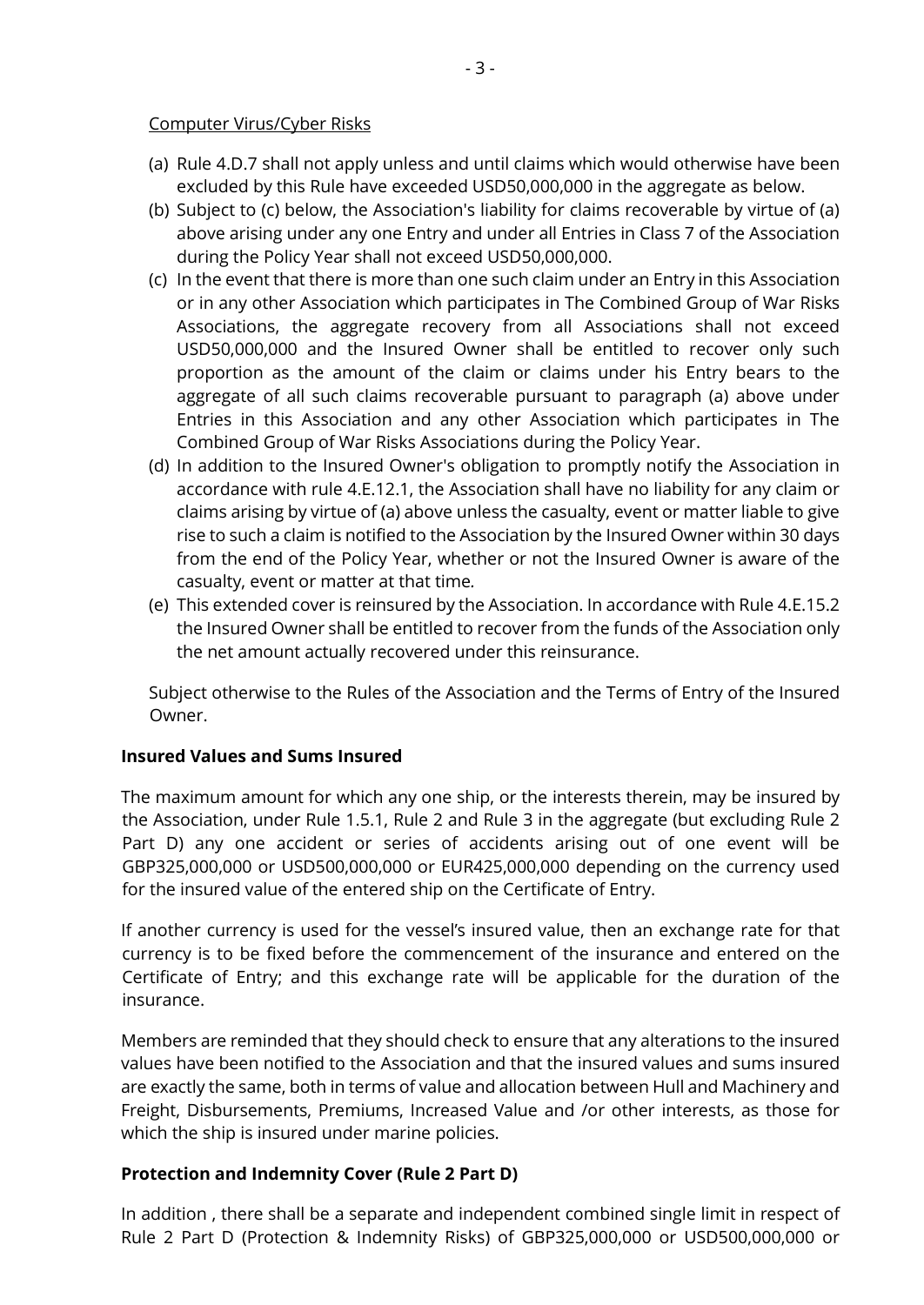EUR425,000,000 (whichever is the greater) any one accident or series of accidents arising out of one event and irrespective of the insured values or sums insured.

### **Additional Premium Areas**

In accordance with Rule 19.3, the additional premium areas with effect from Noon GMT on 20 February 2022 are shown in the attached schedule.

### **Maritime Security**

The Association strongly recommends that all Members implement and adopt the Best Management Practices to Deter Piracy in the Gulf of Aden & relevant parts of Indian Ocean, including the registering requirements specified. These practices have been developed by industry and naval forces and should be particularly useful in the preparation of ships' antipiracy contingency plans.

The London Club web site contains more information regarding maritime security:

[https://www.londonpandi.com/knowledge/news-alerts/maritime-security-new](https://www.londonpandi.com/knowledge/news-alerts/maritime-security-new-comprehensive-website/)[comprehensive-website/](https://www.londonpandi.com/knowledge/news-alerts/maritime-security-new-comprehensive-website/)

#### **Sanctions**

The Rules of the 2022/23 Policy Year incorporate the Sanctions Limitation and Exclusion provisions broadly as identified within the Association's Circular of 2 March 2011. The full text is shown below.

## *4.E.15 Sanctions Limitation and Exclusion*

- *4.E.15.1 There shall be no recovery by an Insured Owner for any losses, liabilities, costs and expenses where the provision of cover or any payment in respect thereof exposes or may expose the Association or the Managers to being or becoming or to the risk of being or becoming subject to any sanction, prohibition or adverse action in any form whatsoever by any state, international organisation or other authority which sanction, prohibition or adverse action the Members' Committee in its sole discretion determines may materially affect the Association in any way whatsoever.*
- *4.E.15.2 Unless the Members' Committee in its sole discretion determines otherwise, an Insured Owner shall not be entitled to recovery in respect of that part of any losses, liabilities, costs and expenses which is not recovered by the Association either under any reinsurance(s) arranged by the Association or under any pooling agreement in respect of this Class entered into by the Association because of a shortfall in recovery from reinsurers or other pool members by reason of a sanction, prohibition or adverse action against such reinsurers, pool members or the insurers of such pool members by a state, international organisation or other authority or the risk thereof if payment were to be made by such reinsurers, pool members or the insurers of such pool members. For the purposes of this Rule 4.E.15.2, "shortfall" includes any failure or delay in recovery by the Association by reason of the reinsurers, pool members or insurers of pool members making payment into a designated account in compliance with the requirements of any state, international organisation or other authority. The provisions of this Rule 4.E.15.2 shall cease to apply in respect of any shortfall to the extent the same is subsequently recovered by the Association under any reinsurance(s) arranged by the Association or under any pooling agreement in respect of this Class entered into by the Association.*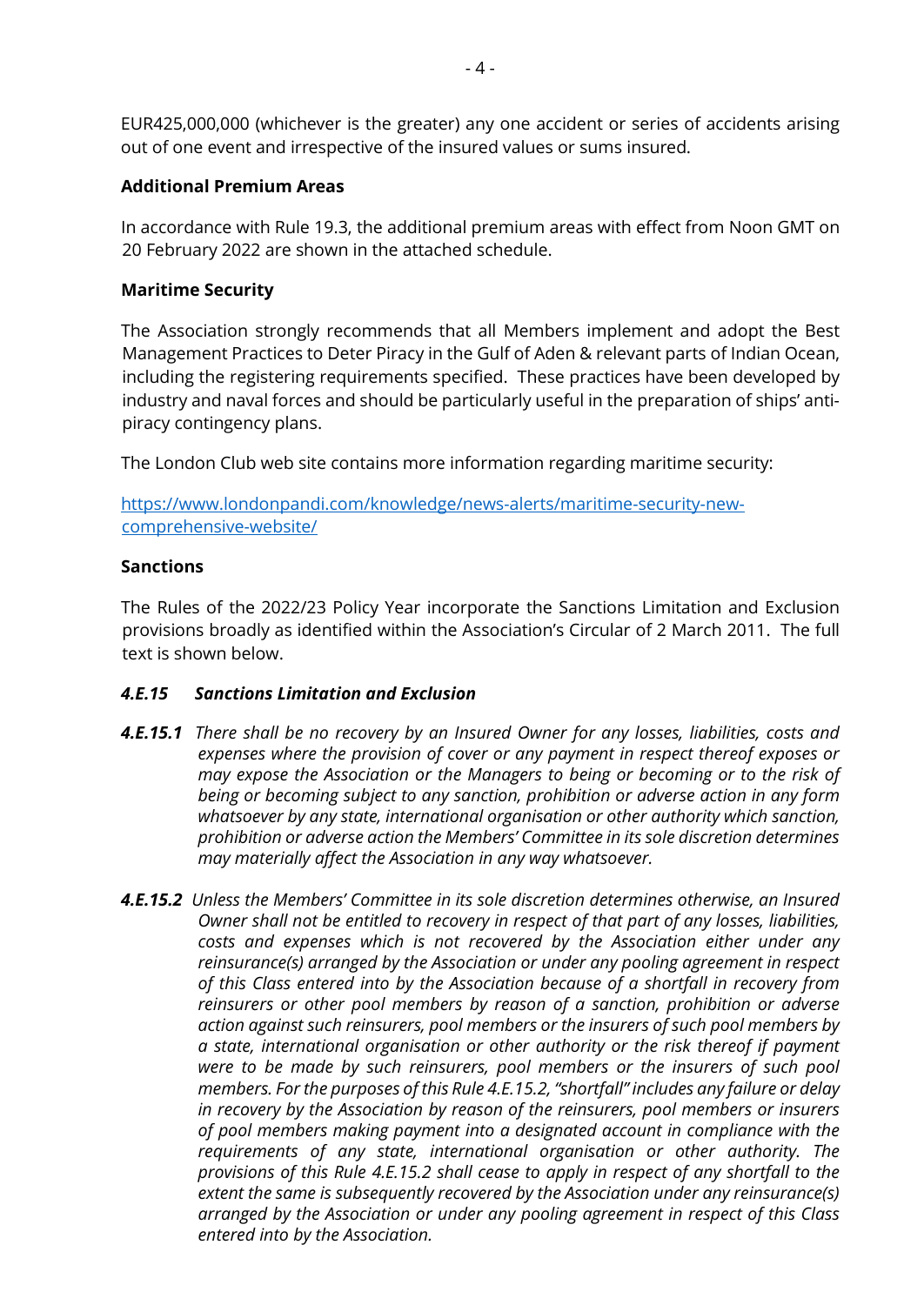An Insured Owner's insurance may be prejudiced in the event that the Entered Ship is employed in a manner that has or will expose the Association to the risk of sanctions which the Members' Committee in its sole discretion determines may materially affect the Association in any way whatsoever.

In addition, liabilities, costs and expenses that are not recovered under the pooling and/or reinsurance arrangements of the Class by reason of the fact that payment of such claims would expose the other parties to the Pool and/or reinsurers to sanctions are excluded unless the Members' Committee in its sole discretion determines otherwise.

The Association strongly recommends that Members comply with the provisions of the relevant sanctions regimes in order to minimise the risk of their cover being prejudiced or being unable to make a recovery. Compliance will inevitably involve the exercise of due diligence by the Member in relation to any trading involving Iran, Syria or other sanctioned countries or with certain designated individuals or companies. Members are referred to the further information and advice available on the Association's website, <https://www.londonpandi.com/knowledge/sanctions/>

## **Port of Registry**

Members are reminded that they must advise the Managers of any change of port of registry of an Entered Ship as this may effect rating and terms of cover.

#### **Rules**

Members are reminded that the Class 7 Rules for the 2022/23 Policy Year can be accessed [here.](https://www.londonpandi.com/documents/the-london-club-war-risk-rules-class-7-2022-2023/)

#### **Evaluation of Policy Years**

The Class 7 Committee has reached the following decisions:

Open Policy Years:

| 2018/2019: | This Policy Year shall be closed. |  |
|------------|-----------------------------------|--|
|------------|-----------------------------------|--|

- 2019/2020: No Supplementary Contributions are anticipated. The year will be considered for closure by the Class 7 Committee in July 2022, in the usual way.
- 2020/2021: No Supplementary Contributions are anticipated.
- 2021/2022: No Supplementary Contributions are anticipated.

Yours faithfully A BILBROUGH & CO LTD (MANAGERS)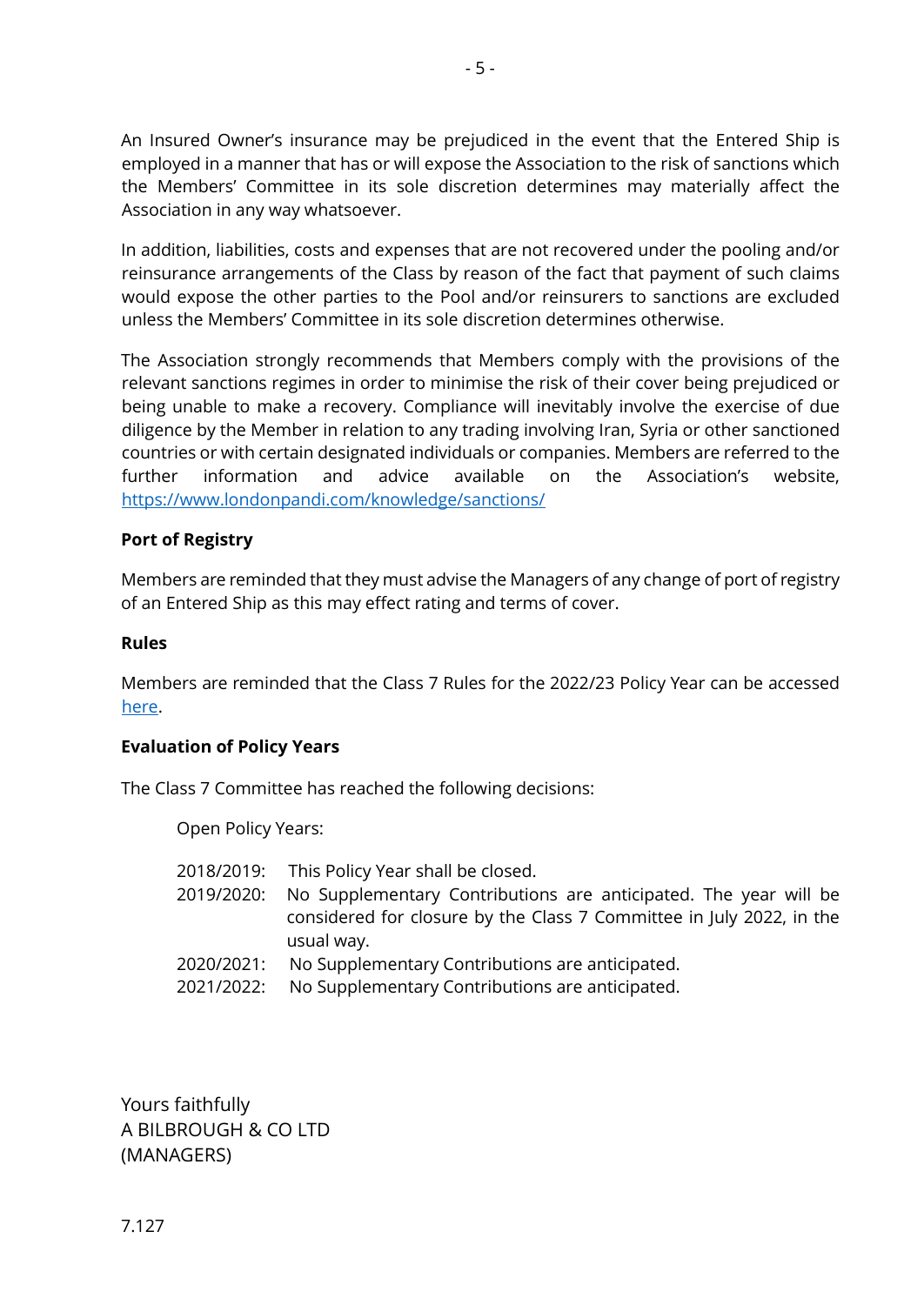# **SCHEDULE OF ADDITIONAL PREMIUM AREAS**

The list of Additional Premium Areas, with effect from noon 20 February 2022 until further notice or change will be as follows:

## **Africa**

Benin Libya Nigeria Somalia Togo Gulf of Guinea, but only in respect of the area enclosed by: a) on the west, from the coast of Togo 6° 06′ 45″ N, 1°12′E, south to b) high seas point 0° 40′ S, 3° 00′ E c) and then east to Cape Lopez Peninsula, Gabon 0°40′S, 8° 42′E.

Cabo Delgado. The waters within 50 nautical miles of Mozambique and Tanzania enclosed by the following boundaries:

- a) to the north, from Mnazi Bay at 10°19.6'S, 40°18.9'E to high seas point at 9°50.7'S, 41°7.6'E.
- b) to the south, from Baía do Lúrio at 13°30'S, 40°31.6'E to high seas point 13°30'S, 41°28.8'E.

# **Middle East**

Iran

Iraq

Israel

Lebanon

Oman (Musandam Governorate)

Persian or Arabian Gulf and adjacent waters including the Gulf of Oman and waters west of the line from Oman's territorial limit off Cape al-Ḥadd at 22°42.5'N, 59°54.5'E northeast to the Iran-Pakistan border at 25°10.5'N, 61°37.5'E excepting coastal waters of adjoining territories up to 12 nautical miles offshore unless otherwise provided.

Saudi Arabia (Gulf coast)

Saudi Arabia (Red Sea coast) excluding transits

Syria

United Arab Emirates

Yemen

## **South America**

Venezuela

# **Indian Ocean/Arabian Sea/Gulf of Aden/Gulf of Oman/Southern Red Sea**

The waters enclosed by the following boundaries:

- a) On the north-west, by the Red Sea, south of Latitude 15° N
- b) on the northeast, from the Yemen border at 16°38.5'N, 53°6.5'E to high seas point 14°55'N, 53°50'E
- c) on the east, by a line from high seas point 14°55'N, 53°50'E to high seas point 10°48'N, 60°15'E, thence to high seas point 6°45'S, 48°45'E